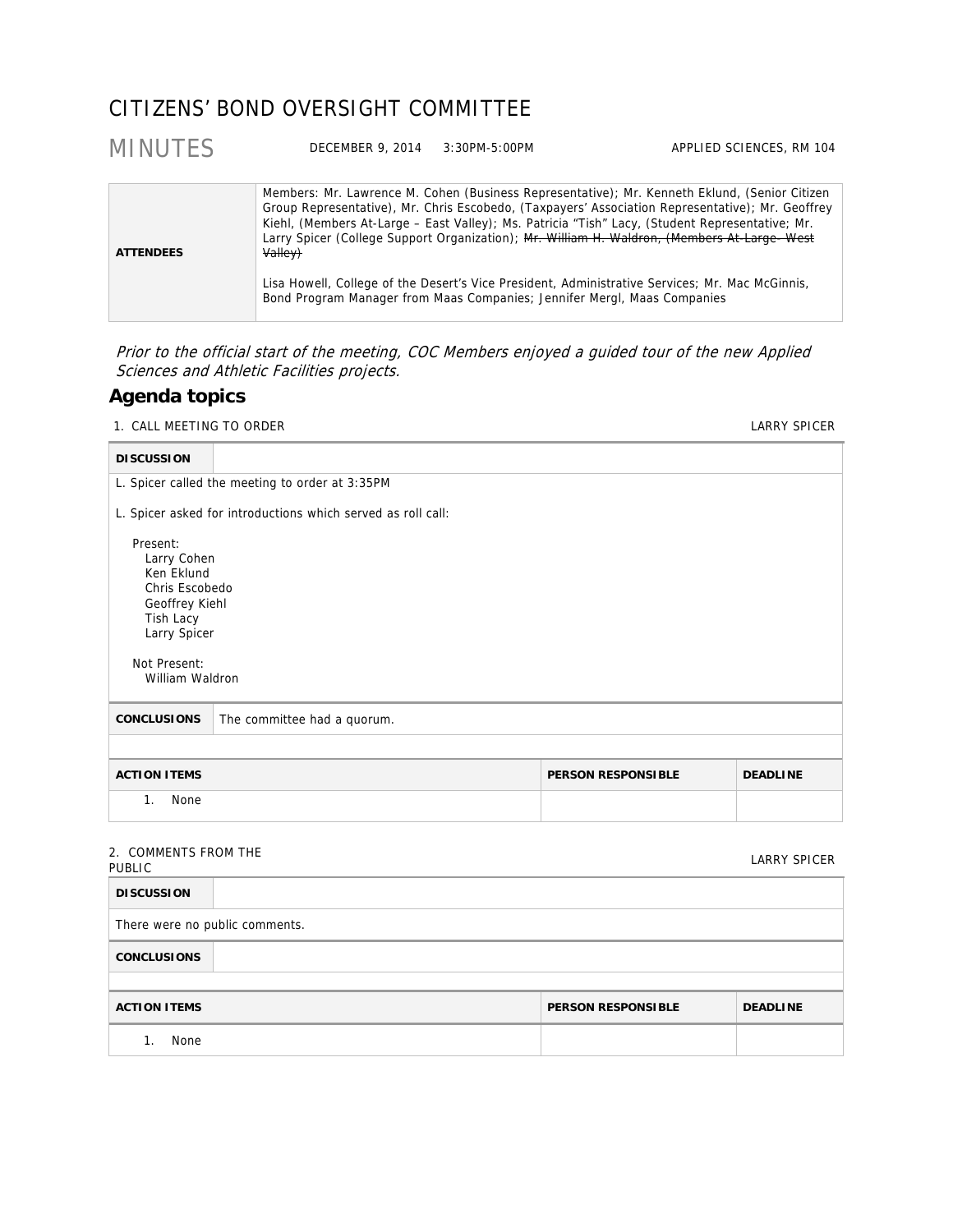### 3. APPROVAL OF MEETING SE AT TROVAL OF MELTING<br>MINUTES

| <b>DISCUSSION</b>                                                                                                                                                                                                                                                                                                                                                                                                                                                                                                                                        |                    |                 |  |  |
|----------------------------------------------------------------------------------------------------------------------------------------------------------------------------------------------------------------------------------------------------------------------------------------------------------------------------------------------------------------------------------------------------------------------------------------------------------------------------------------------------------------------------------------------------------|--------------------|-----------------|--|--|
| September 9, 2014 – A correction was made to the September 9, 2014 meeting minutes. Under topic #6-<br>$\bullet$<br>Conclusion, paragraph 2- Meeting minutes read L. Cohen posed the following question to L. Howell. This should<br>be corrected to L. Spicer posed the following question to L. Howell. L. Spicer requested that future meeting<br>minutes have page numbers. K. Eklund made a motion to approve the September 9, 2014 minutes as amended,<br>seconded by L. Cohen. All in favor. No opposed. No abstained. Motion passed unanimously. |                    |                 |  |  |
| January 14, 2014- A motion was made by G. Kiehl to approve the January 14, 2014 meeting minutes, Seconded<br>٠<br>by T. Lacy. All in favor. No opposed. No abstained. Motion passed unanimously.                                                                                                                                                                                                                                                                                                                                                         |                    |                 |  |  |
| March 11, 2014- A correction was made to the March 11, 2014 meeting minutes. Under Attendees- Meeting<br>٠<br>minutes list Mr. Lawrence Cohen, Chair. This is incorrect and the word "chair" should be stricken from behind Mr.<br>Lawrence Cohen's name. L. Cohen made a motion to approve the March 11, 2014 minutes as amended,<br>seconded by K. Eklund. All in favor. No opposed. 1 Abstained. Motion passed.                                                                                                                                       |                    |                 |  |  |
| June 10, 2014- A correction was made to the June 11, 2014 meeting minutes. Under Attendees- Meeting minutes<br>$\bullet$<br>list Mr. Lawrence Cohen, Chair. This is incorrect and the word "chair" should be stricken from behind Mr.<br>Lawrence Cohen's name. K. Eklund moved to approve the June 10, 2014 minutes as amended, seconded by C.<br>Escobedo. All in favor. No opposed. No abstained. Motion passed unanimously.                                                                                                                          |                    |                 |  |  |
| <b>CONCLUSIONS</b>                                                                                                                                                                                                                                                                                                                                                                                                                                                                                                                                       |                    |                 |  |  |
| Meeting minutes from the September 9, 2014, January 14, 2014, March 11, 2014 and June 10, 2014 meetings were<br>approved.                                                                                                                                                                                                                                                                                                                                                                                                                                |                    |                 |  |  |
| ACTION ITEMS                                                                                                                                                                                                                                                                                                                                                                                                                                                                                                                                             | DEDCAN DECDANCIBLE | <b>DEADLINE</b> |  |  |

# **ACTION ITEMS PERSON RESPONSIBLE DEADLINE**  1. None

### 4. FINANCIAL AND 4. FINANCIAL AND<br>PERFORMANCE AUDITS LISA HOWELL

### **DISCUSSION**

The Financial and Performance audits are being pulled and held pending approval by the Desert Community College District's Board of Trustees. The Board meets Friday, December 19th. Once approved by the Board, a copy of the report will be distributed to all COC Members via email. L. Howell is in possession of a copy of the Audit and did advise COC Members that there was one (1) finding. This finding was disputed by L. Howell and they were able to prove that the finding included a comment there was a temporary loan from the Bond funds to the Child Development Fund. This entry was made by Mr. Wade Ellis and was incorrect. Lisa and staff were able to prove that no funds were ever transferred between the Bond and the Child Development Fund. The auditor will address this discrepancy when they present their findings at the next COC Meeting.

### **CONCLUSIONS**

Financial and Performance Audits were pulled from the December 9, 2014 agenda pending Board approval and will be presented at the upcoming March 10, 2015 meeting.

| <b>ACTION ITEMS</b>                                   | <b>PERSON RESPONSIBLE</b> | <b>DEADLINE</b> |
|-------------------------------------------------------|---------------------------|-----------------|
| Email Financial and Performance Audits to COC Members | Jennifer Mergl            | 12/31/2014      |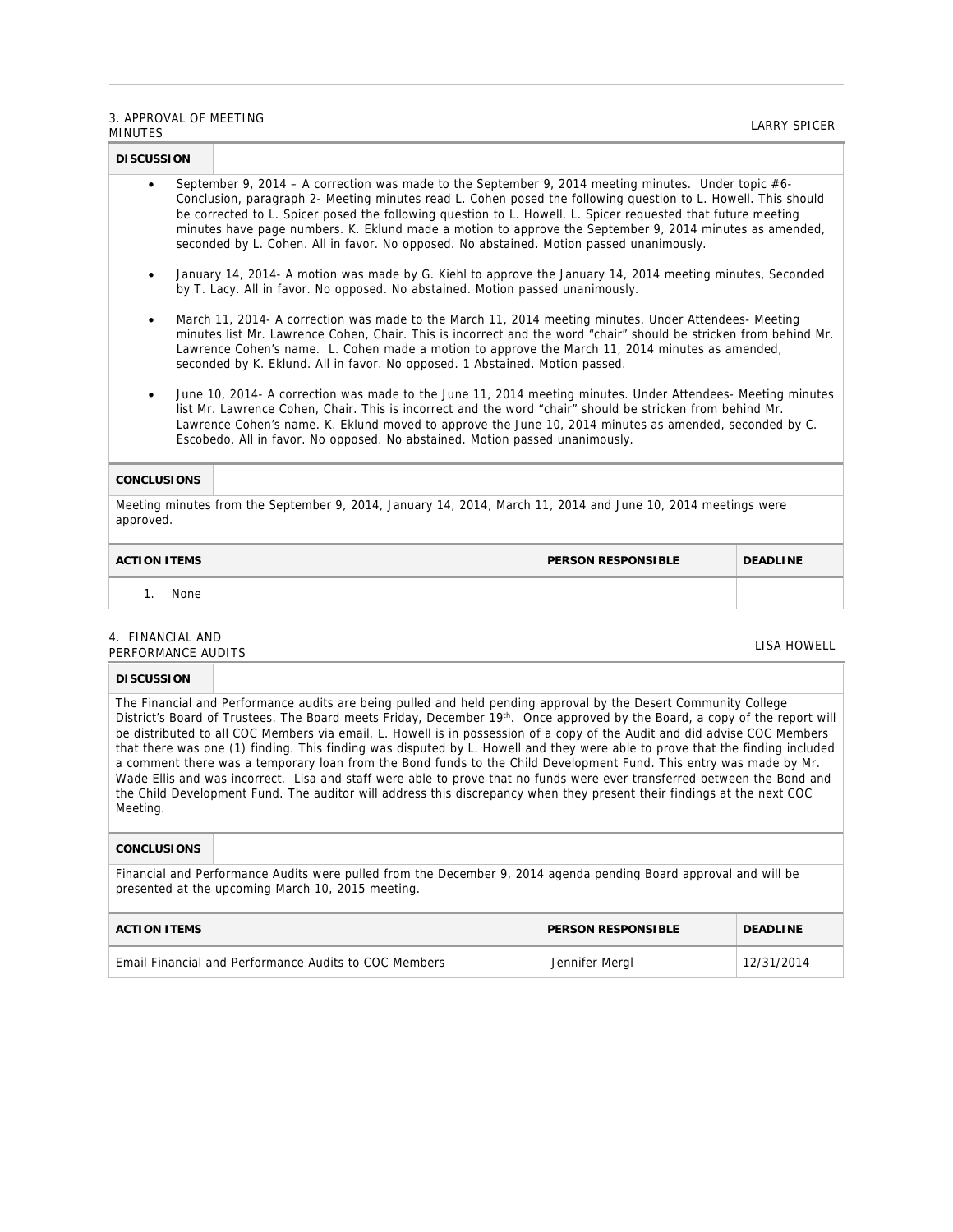### 5. INFORMATION LISA HOWELL

## **DISCUSSION**

Lisa reviewed a handout which provided answers to several questions presented by the Oversight Committee at the September 9, 2014 meeting. The questions and answers are as follows:

Question: Is there sealant protection planned for the new Tennis Courts to protect the court from skateboards?

Answer: No. Nothing was included in the project for this type of protection. In checking with the installation contractor, there is nothing on the market for protecting tennis court surfaces from skateboards. Tennis court surfaces consist of latex paint and sand. The sand is for texture. Skateboarding on the new surface will wear down the surface prematurely.

Question: Roof drain outlets onto sidewalk at Applied Sciences.

Answer: Yes, on the west side of the Applied Sciences building, three roof drains empty onto the sidewalk. The installation of catch basins and piping can divert the water flow into the grass area to the west and away from the building.

Question: Schedule Tours of Athletic Facility and Applied Sciences Projects for December 9, 2014.

Answer: Tour planned as requested.

Question: Provide financial report clearly separating Bond dollars from outside funding sources.

Answer: A financial report was provided to all COC Members.

Question: How much of the Bond funds are left?

Answer: A financial report was provided to all COC Members.

A discussion ensued regarding the West Valley Campus- Palm Springs Project. L. Howell confirmed that the existing site in North Palm Springs is off of the table and the District is pursing the new location at the Palm Springs Mall. L. Howell provided a brief overview of the process that the District will be going through to obtain this property. The process is expected to take roughly 1-2 years. The District has entered into a contract with Terra Nova to start work on an Environmental Impact Report (EIR). This report is required prior to entering into the eminent domain process. L. Howell confirmed that the funding source for the contract with Terra Nova will come out of RDA funding and that no Bond dollars have been used in connection with securing the new location at the mall. T. Lacy asked L. Howell if all of the funds from the sale of the N. Palm Springs location (currently appraised at \$5.9MM) go back into the Bond fund or if just the original amount used to purchase the land gets returned to the Bond. L. Howell stated that she would check with the District's legal department to ensure an accurate answer.

#### **CONCLUSIONS**

All answers from the September 9, 2014 COC meeting were answered.

| <b>ACTION ITEMS</b>                                                                                           | <b>PERSON RESPONSIBLE</b> | <b>DEADLINE</b> |
|---------------------------------------------------------------------------------------------------------------|---------------------------|-----------------|
| Provide clarification of the distribution of funds received from<br>the sale of the N. Palm Springs location. | L. Howell                 |                 |
| 6. 2013-2014 ANNUAL<br>REPORT                                                                                 |                           | LISA HOWELL     |

| <b>DISCUSSION</b>                                                                           |                           |                 |  |
|---------------------------------------------------------------------------------------------|---------------------------|-----------------|--|
| L. Howell confirmed that the 2013-2014 Annual Report will be available at the next meeting. |                           |                 |  |
| <b>CONCLUSIONS</b>                                                                          |                           |                 |  |
|                                                                                             |                           |                 |  |
| <b>ACTION ITEMS</b>                                                                         | <b>PERSON RESPONSIBLE</b> | <b>DEADLINE</b> |  |
| None                                                                                        |                           |                 |  |

7. BOND PROJECTS UPDATE & BOND PROJECT FINANCAIL REPORT

MAC MCGINNIS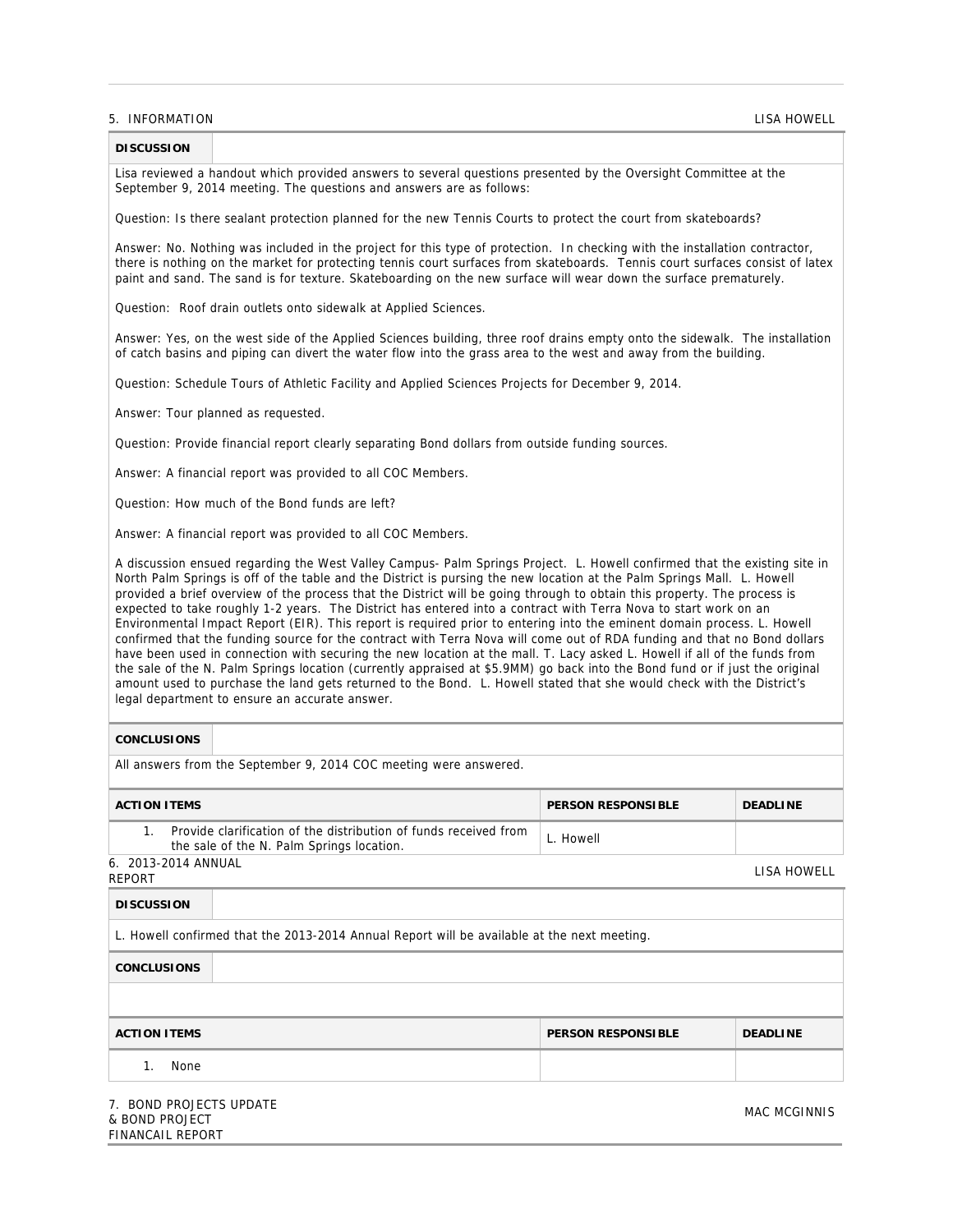### **DISCUSSION**

L. Howell reviewed the following items from a PowerPoint presentation:

### **Project Status Reports- Current Projects**

### **Athletic Facilities (Project in Construction)**

Architect: LPA Architects Construction Manager: ProWest Project Square Footage: 26,840 sq. ft. Construction Start: Fall 2012 – 2013 Target Completion Phase 1: Summer 2014 Targeted Completion Phase 2: Fall 2014 Total Project Budget: \$24,765,238 Construction Budget: \$19,081,410 Expenditures to Date: \$21,434,633 Project Update: **Gymnasium** 

- Construction complete
- Installing Fire Turn Around Lane Turfblock pad

Kinesiology Building

• Complete

- Tennis Courts
	- Tennis court chain link fencing complete
	- Preparing court for painting and drinking fountains, benches, net posts, and shade canopy installation
	- Landscape and irrigation work complete
	- Concrete perimeter walkway complete

Sustainable Features:

Will be minimum LEED Silver Certified

New gymnasium, team rooms, shower/locker rooms and maintenance facilities for the Physical Education and Athletic programs, as well as renovation of an initial structure to accommodate weight training, multipurpose rooms and faculty/staff offices for the Physical Education and Athletics programs for the campus. New tennis facilities and athletic quad.

Phase 1 of the Athletics Project is now 99% complete. This phase was slated for completion Summer of 2014. This deadline was met and students are currently using the new facility. The new gym was redesigned to ensure maximum use and that two NCAA (National Collegiate Athletic Association) regulation cross-courts have been added for intermural play and tournaments.

Phase 2 of the project includes the installation of eight tennis courts and is 85% complete. Outstanding items include applying the surface as well as installation of covered seating, drinking fountains and windscreen.

### **Applied Sciences (Project in Construction**

Architect: HGA Architects Construction Manager: Gilbane Project Square Footage: 21,741 sq. ft. Construction Start: Summer 2013 Targeted Completion: Fall 2014 Total Project Budget: \$12,381,000 Construction Budget: \$8,781,000 Expenditures to Date: \$11,725,559 Project Update: Agriculture Building

### Complete

Applied Sciences Building

- Commissioning complete and LEED documentation being submitted
- Faculty/Staff move in date: December 22, 2014
- Construction Complete
- Audio Visual and Network Equipment installation complete
- Fire inspection scheduled for December 9, 2014
- Processing of Notices of Completion

Sustainable Features:

Will be minimum LEED Silver certified

This project encompasses both the Agricultural Sciences, which will be renovated along with a new Greenhouse and Lath House, and a new Applied Sciences building that will be home to the HVAC, Drafting, Construction Technology, Natural Resources, classrooms and Labs. The Dean and Facility offices will also be in this building.

### **Financial Report**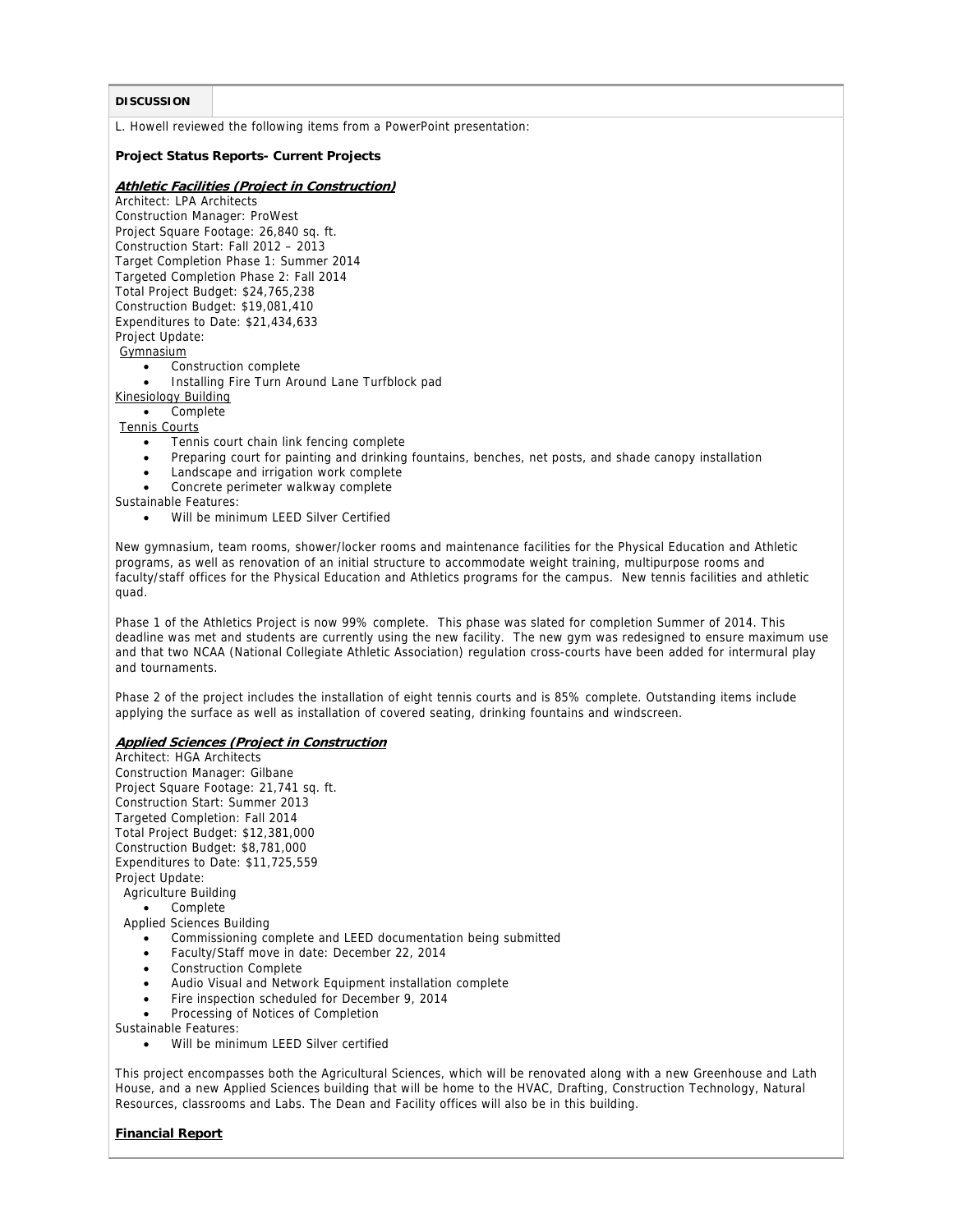Project Allocations Budget

- Completed Projects: Bond + Other Budget: \$124,720,751 Bond + Other Expenses: 124,720,751
- Current Projects- Ongoing: Bond + Other Budget: \$170,202,068 Bond + Other Expenses: \$164,486,036 Balance: \$5,716,032
- Future Projects: Bond + Other Budget: \$105,918,814 Bond + Other Expenses: \$37,775
- Contingency Bond + Other Budget: 2,557,197
- Bond Management & Other Fees: Bond + Other Budget: \$24,649,879 Bond + Other Expenses: \$24,624,327 Bond Balance: \$25,552
- Total Summary of Projects Bond + Other Budget: \$428,048,709
- Total Summary of Bond + Other Expenses: \$313,874,010
- Total Summary of Projects Bond + Other Balance: \$114,179,820
- Total Bond Funds Issued: \$346,500,000
- Deferred Projects:
	- Total Deferred Projects: \$47,013,440

M. McGinnis provided an overview of the financial reports that were included on pages 10-12 of the December 9, 2014 Bond Report. L. Cohen requested that future Bond reports indicated a date that the dollar amounts correspond with. M. McGinnis agreed to make that change.

**Upcoming Events:** No events currently scheduled.

### **CONCLUSIONS**

L. Spicer posed the following question to L. Howell & M. McGinnis; "Are you aware of any Bond proceeds that were expended for purposes other than those set forth in Measure B?" L. Howell & Mc. McGinnis responded, "No."

L. Spicer posed the following question to L. Howell & M. McGinnis; "Are you aware of any Bond proceeds that were expended for any teacher or administrative salaries of the college or for the operating expense?" L. Howell & M. McGinnis responded, "No."

| <b>ACTION ITEMS</b>                                                                                | <b>PERSON RESPONSIBLE</b> | <b>DEADLINE</b> |
|----------------------------------------------------------------------------------------------------|---------------------------|-----------------|
| Update Bond Report format to include a date that<br>corresponds with the dollar amounts indicated. | M. McGinnis               | 3/10/2014       |
| 8. SCHEDULE OF FUTURE<br>MEETINGS                                                                  |                           | LARRY SPICER    |

| <b>DISCUSSION</b>                                                                  |  |  |  |
|------------------------------------------------------------------------------------|--|--|--|
| Future meeting dates are set for March 10, 2015, June 9, 2015 & September 8, 2015. |  |  |  |
| <b>CONCLUSIONS</b>                                                                 |  |  |  |
|                                                                                    |  |  |  |
| <b>ACTION ITEMS</b><br><b>PERSON RESPONSIBLE</b><br><b>DEADLINE</b>                |  |  |  |
| None<br>$1_{-}$                                                                    |  |  |  |
| 9. FUTURE AGENDA ITEMS<br>LARRY SPICER                                             |  |  |  |
| <b>DISCUSSION</b>                                                                  |  |  |  |

- Financial & Performance Audit Results
- 2013-2014 Annual Report

### **CONCLUSIONS**